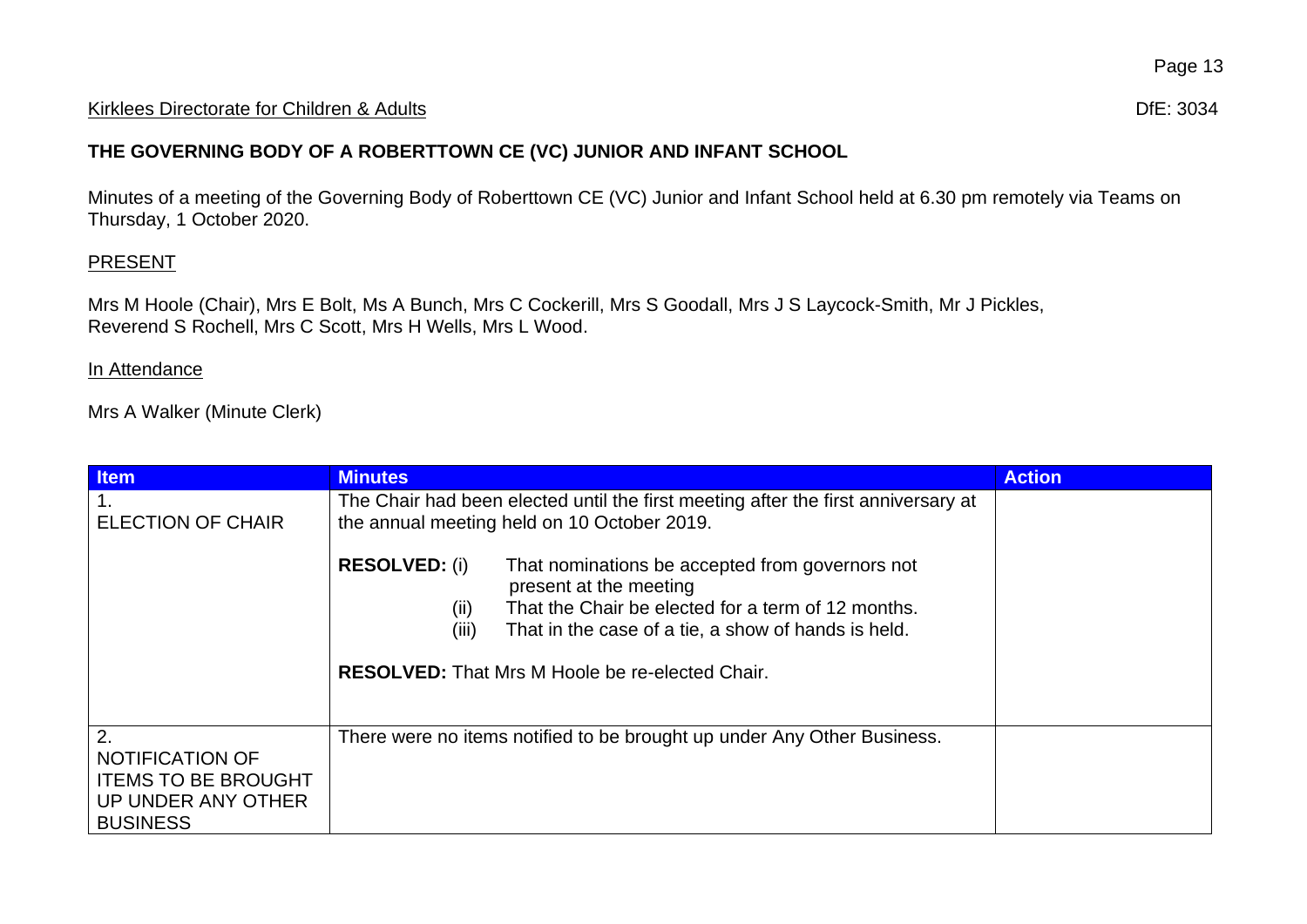# Page 14

| <b>Item</b>                                                                        | <b>Minutes</b>                                                                                                                                                                                         | <b>Action</b> |
|------------------------------------------------------------------------------------|--------------------------------------------------------------------------------------------------------------------------------------------------------------------------------------------------------|---------------|
| 3.                                                                                 | There were no apologies for absence.                                                                                                                                                                   |               |
| <b>APOLOGIES FOR</b><br>ABSENCE, CONSENT<br>AND DECLARATIONS OF<br><b>INTEREST</b> | There were no declarations of interest and the meeting was quorate.                                                                                                                                    |               |
|                                                                                    | The Governing Body reviewed the protocols for apologies and consent to<br>governor absence.                                                                                                            |               |
|                                                                                    | RESOLVED: That apologies and consent to governor absence would be<br>considered on an individual basis dependent on the<br>circumstances.                                                              |               |
|                                                                                    | RESOLVED: That the NGA Governors' Code of Conduct be approved and<br>signed by all Governors.                                                                                                          |               |
|                                                                                    | Governors acknowledged their acceptance of the Code in the<br>virtual meeting.                                                                                                                         |               |
|                                                                                    | It was confirmed that the Governing Body had published their Declaration of<br>Business Interest information on the School website to ensure compliance with<br>legislation and this would be updated. |               |
|                                                                                    | Governors were advised to complete the link and forward their Declaration of<br>Business Interest form to Clerking Services.                                                                           |               |
|                                                                                    | The Head Teacher confirmed that GIAS information was up to date on the<br>school website.                                                                                                              |               |
|                                                                                    | RESOLVED: That governors approved the 'alternative' arrangements for<br>remote meetings.                                                                                                               |               |
|                                                                                    |                                                                                                                                                                                                        |               |
|                                                                                    |                                                                                                                                                                                                        |               |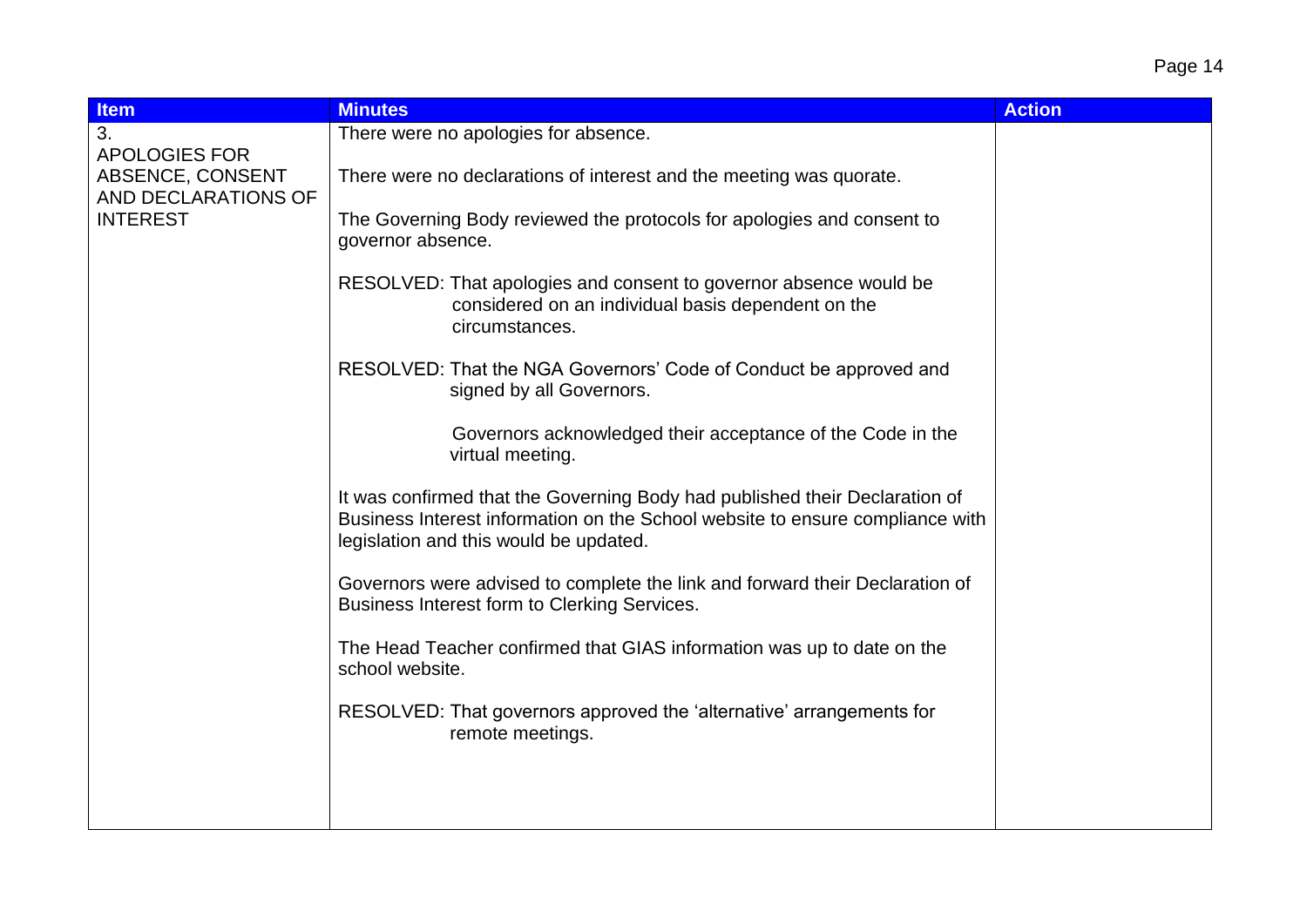| <b>Item</b>                 | <b>Minutes</b>                                                                                                                                                         | <b>Action</b>                                                    |
|-----------------------------|------------------------------------------------------------------------------------------------------------------------------------------------------------------------|------------------------------------------------------------------|
| 4.<br><b>REPRESENTATION</b> | The following matters of representation were noted:                                                                                                                    |                                                                  |
|                             | <b>End of Term of Office</b>                                                                                                                                           |                                                                  |
|                             | Mrs Margaret Hoole, Foundation (PCC), with effect from 25.9.20.                                                                                                        |                                                                  |
|                             | Resignation                                                                                                                                                            |                                                                  |
|                             | Mr A Toft, Co-opted, with effect from 6.7.20                                                                                                                           |                                                                  |
|                             | Re-appointment                                                                                                                                                         |                                                                  |
|                             | Mrs Margaret Hoole, Foundation (PCC), with effect from 26.9.20.                                                                                                        |                                                                  |
|                             | Change of Seats on the Governing Body                                                                                                                                  |                                                                  |
|                             | Governors had a discussion regarding one governor changing to LA Governor<br>with a view to the Governing Body reducing in size by losing a co-opted<br>governor seat. |                                                                  |
|                             | The Head Teacher informed governors that she had spoken with Clerking<br>Services to confirm the options available.                                                    |                                                                  |
|                             | Governors agreed that Mrs Wells would complete the forms to transfer to LA<br>governor.                                                                                | <b>Head Teacher to send</b><br>link to Mrs Wells.                |
|                             | Governors agreed that they should consider the skills of the current governing<br>body and any possible gaps prior to reducing the number of governors.                | <b>Head Teacher to</b><br>circulate skills audit<br>information. |
|                             |                                                                                                                                                                        |                                                                  |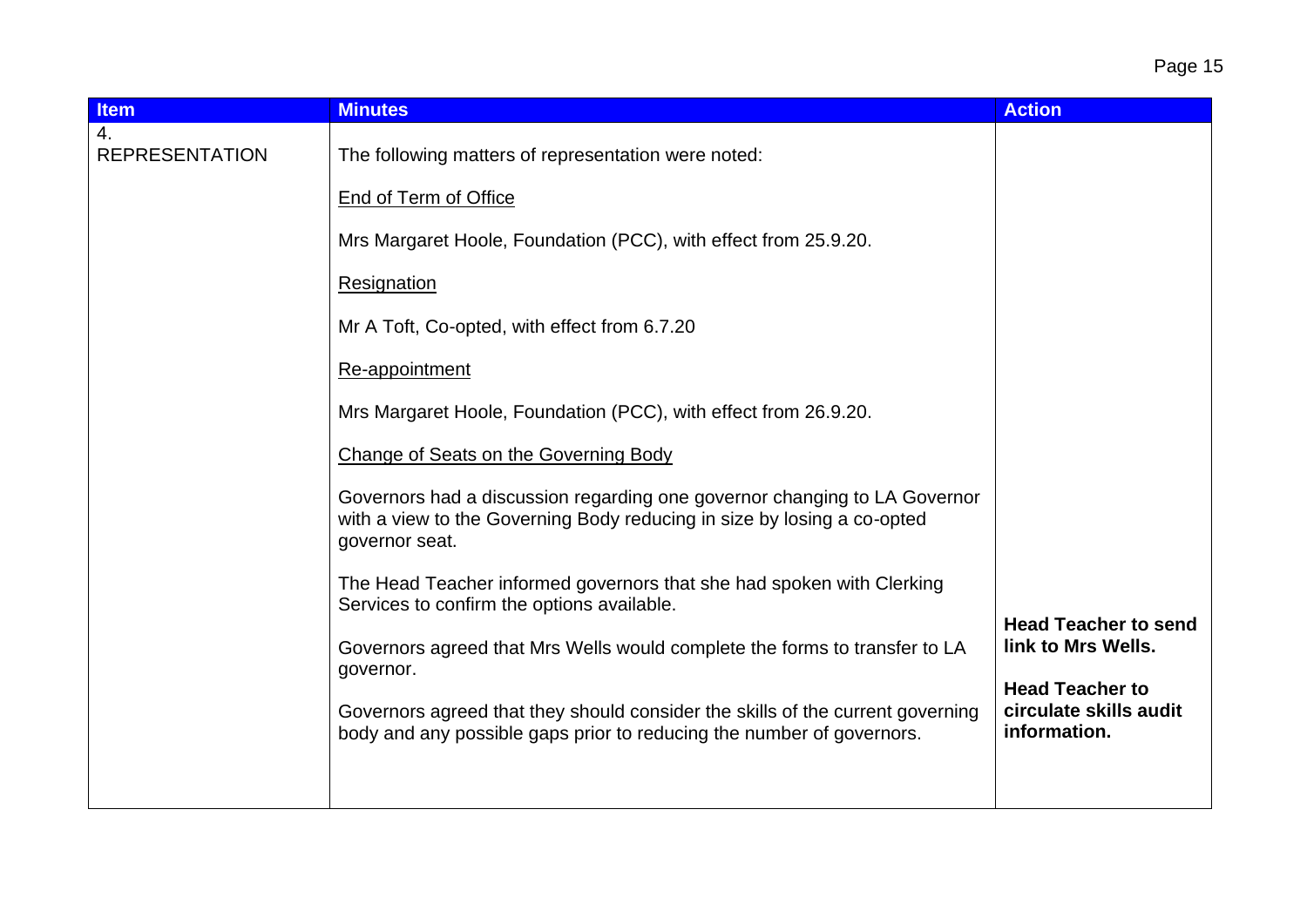| <b>Item</b>                                 | <b>Minutes</b>                                                                                                              | <b>Action</b> |
|---------------------------------------------|-----------------------------------------------------------------------------------------------------------------------------|---------------|
| 5.<br><b>ELECTION OF VICE-</b>              | The Chair invited nominations.                                                                                              |               |
| <b>CHAIR</b>                                | RESOLVED: That Mrs E Bolt be re-elected Vice-Chair for a term of 12<br>Months.                                              |               |
| 6.<br><b>REVIEW OF</b><br><b>COMMITTEES</b> | The Chair consulted with Governors on representation of the existing<br>committees and their respective terms of reference. |               |
|                                             | RESOLVED: That the Governors' representation on committees be approved<br>as follows:                                       |               |
|                                             | <b>Resources Committee</b>                                                                                                  |               |
|                                             | Ms A Bunch<br>Mrs C Cockerill                                                                                               |               |
|                                             | Mrs S Goodall<br>Mrs M Hoole                                                                                                |               |
|                                             | Mrs J S Laycock-Smith                                                                                                       |               |
|                                             | Mrs C Scott<br>Mrs L Wood                                                                                                   |               |
|                                             | RESOLVED: That Mrs C Cockerill is elected as Chair of Resources<br>committee.                                               |               |
|                                             | <b>Standards and Effectiveness Committee</b>                                                                                |               |
|                                             | Mr J Pickles (Chair)<br>Mrs E Bolt                                                                                          |               |
|                                             | Mrs M Hoole                                                                                                                 |               |
|                                             | Mrs S Laycock-Smith<br><b>Reverend S Rochell</b>                                                                            |               |
|                                             | Mrs H Wells                                                                                                                 |               |
|                                             | Mrs L Wood                                                                                                                  |               |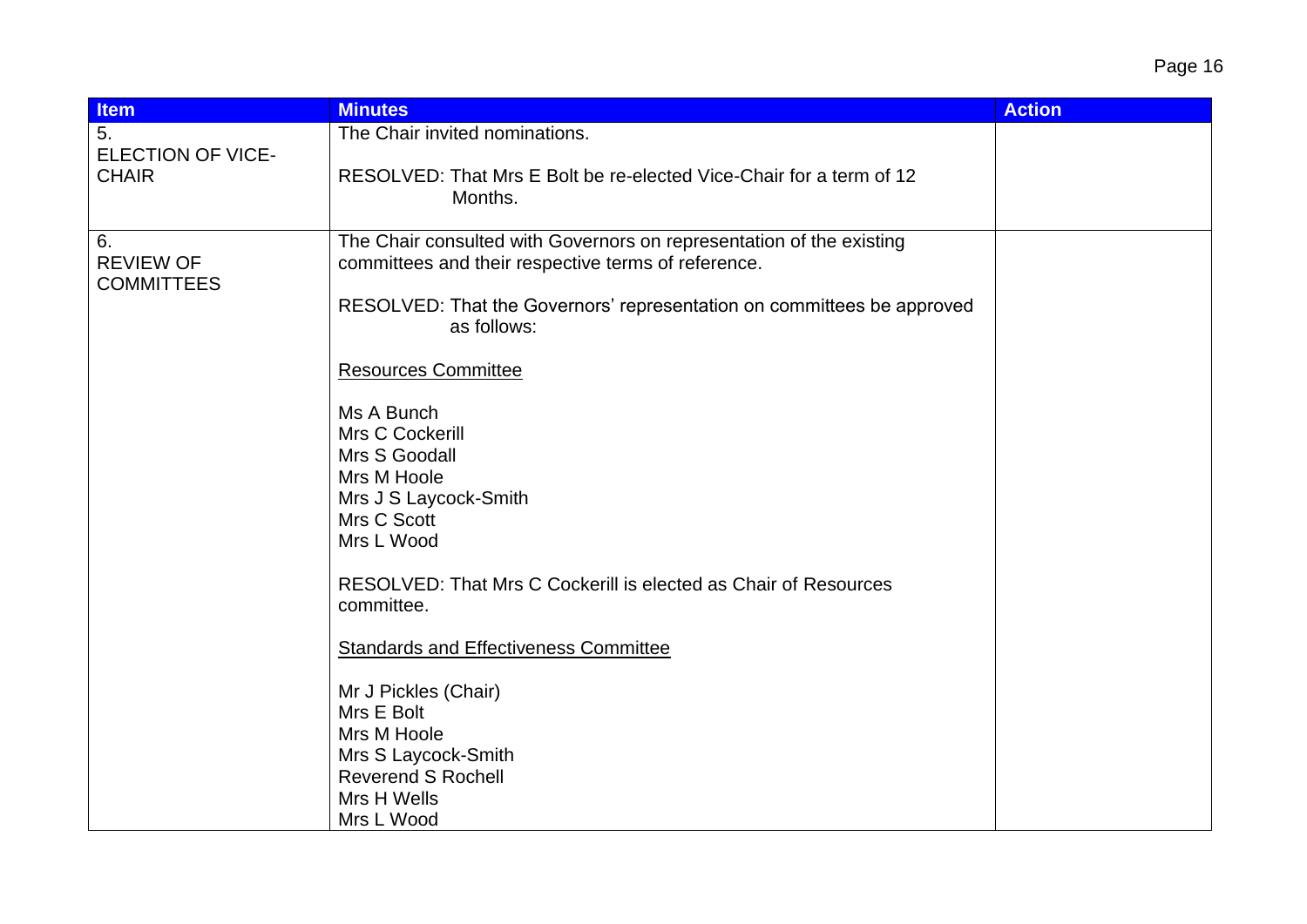Page 17

| <b>Minutes</b>                                                                                                    | <b>Action</b>                                                                                                                    |
|-------------------------------------------------------------------------------------------------------------------|----------------------------------------------------------------------------------------------------------------------------------|
| RESOLVED: That Mr J Pickles be elected as Chair of the Standards<br>Committee.                                    |                                                                                                                                  |
| <b>Appraisal and Pay Committee</b>                                                                                |                                                                                                                                  |
| Mrs E Bolt<br>Mrs C Cockerill<br>Mrs M Hoole                                                                      |                                                                                                                                  |
| <b>Pupil Discipline and Staff Dismissal Committee</b>                                                             |                                                                                                                                  |
| Mrs E Bolt<br>Ms A Bunch<br><b>Reverend S Rochell</b>                                                             |                                                                                                                                  |
| <b>Complaints and Staff Dismissal Appeals Committee</b>                                                           |                                                                                                                                  |
| Mr J Pickles<br>Mrs C Scott<br>Mrs H Wells                                                                        |                                                                                                                                  |
| RESOLVED: That the LA model Terms of Reference be adopted for the<br>Committees.                                  |                                                                                                                                  |
| RESOLVED: That Governors be appointed with Specific Responsibilities for<br>the 2020-21 academic year as follows: |                                                                                                                                  |
| $\triangleright$ Health and Safety – Ms A Bunch                                                                   |                                                                                                                                  |
| Early Years - Mrs E Bolt                                                                                          |                                                                                                                                  |
| ➤                                                                                                                 |                                                                                                                                  |
|                                                                                                                   |                                                                                                                                  |
|                                                                                                                   | Child Protection & Safeguarding - Mrs M Hoole<br>Governor Induction - Mrs M Hoole<br>▶ Governor Training Contact – Mrs S Goodall |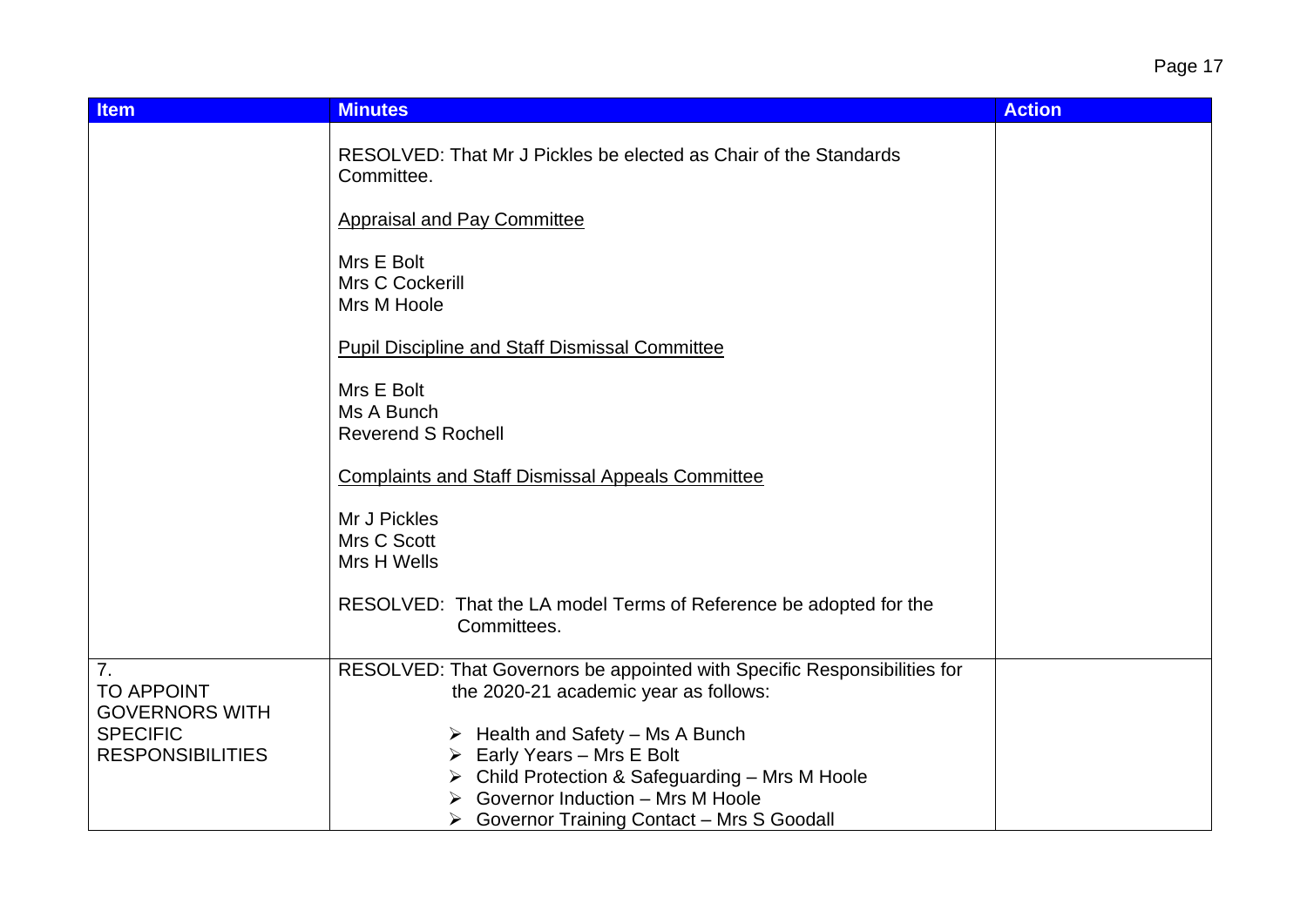| <b>Item</b>                                                                  | <b>Minutes</b>                                                                                                                                                                                                                                                                                                                                        | <b>Action</b> |
|------------------------------------------------------------------------------|-------------------------------------------------------------------------------------------------------------------------------------------------------------------------------------------------------------------------------------------------------------------------------------------------------------------------------------------------------|---------------|
|                                                                              | $\triangleright$ Online Safety – Mrs C Cockerill<br>SMSC and Wellbeing - Reverend S Rochell<br>Sports Premium - Mrs C Cockerill<br>School Website - Mrs C Cockerill<br>Inclusion- Mrs H Wells<br>To include:<br><b>SEND</b><br>$\circ$<br>Governor for Looked After Children<br>Equality<br>$\circ$<br><b>Pupil Premium</b><br>$\circ$                |               |
| 8.<br><b>CHAIRMAN'S</b><br><b>DELEGATED POWERS</b>                           | The Governing Body reviewed the Chair's delegated powers.<br>RESOLVED: That the Chair be granted the following delegated powers:<br>Change of date of a scheduled meeting, for good reason<br>(i)                                                                                                                                                     |               |
|                                                                              | Chair's powers to grant retrospective consent to absence in the event<br>(ii)<br>that a governor would have become disqualified if the matter had to<br>wait for the next governors' meeting.<br>To determine in advance of a meeting whether any items of the agenda<br>(iii)<br>should be deleted from the copy to be made available at the school. |               |
| 9.<br><b>DELEGATION OF</b><br><b>FINANCIAL POWERS TO</b><br>THE HEAD TEACHER | The Governors reviewed the Head Teacher's financial powers.<br>RESOLVED: That the Governing Body delegates to the Head Teacher the<br>power to carry out on its behalf the following delegated duties:<br>Planning and conducting the affairs of the school to remain solvent.<br>(i)                                                                 |               |
|                                                                              | Establishing proper financial management arrangements and<br>(ii)<br>accounting procedures, which comply with the Local Authority's                                                                                                                                                                                                                   |               |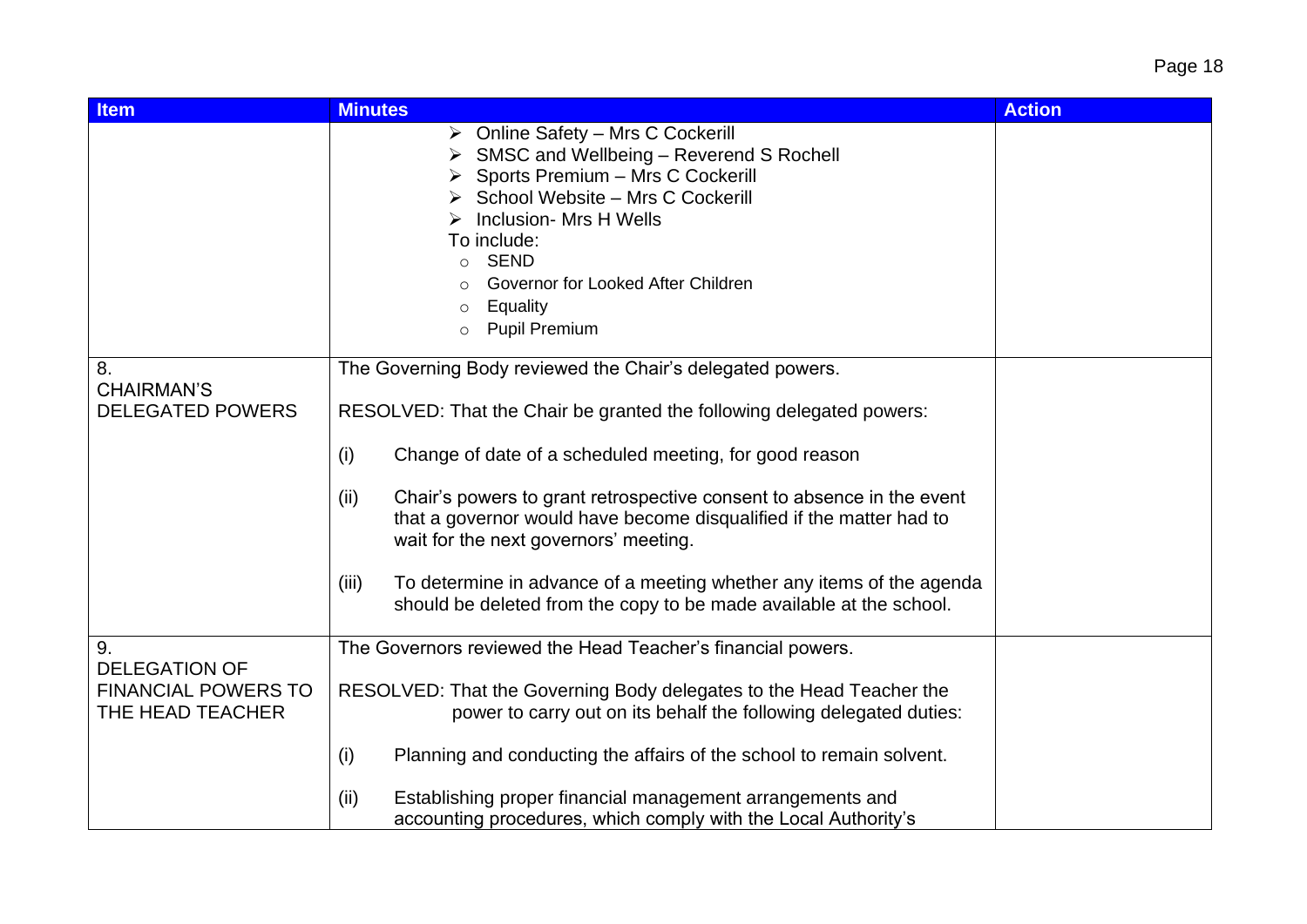| <b>Item</b>                                                    | <b>Minutes</b>                                                                                                                                                                                                                           | <b>Action</b> |
|----------------------------------------------------------------|------------------------------------------------------------------------------------------------------------------------------------------------------------------------------------------------------------------------------------------|---------------|
|                                                                | financial regulations and standing orders and maintaining a sound<br>system of internal controls.                                                                                                                                        |               |
|                                                                | Ensuring that funding from the LA and any other sources is used only in<br>(iii)<br>accordance with the conditions attached to that funding.                                                                                             |               |
|                                                                | Providing such information as the LA may reasonably require to satisfy<br>(iv)<br>the LA that the financial management and organisation of the<br>Governing Body are such as to enable it to fulfil the obligations<br>specified for it. |               |
|                                                                | RESOLVED: That the Governing Body delegates to the Head Teacher<br>financial limits of £10,000 and budget virement of £45,000.                                                                                                           |               |
| 10.<br>MINUTES OF THE<br><b>MEETING HELD ON</b><br>6 JULY 2020 | RESOLVED: That the minutes of the meeting held on 6 July 2020 be<br>approved and signed by the Chair as a correct record.                                                                                                                |               |
| 11.<br><b>MATTERS ARISING</b>                                  | There were no matters arising.                                                                                                                                                                                                           |               |
| 12.                                                            | There were no reports from committees.                                                                                                                                                                                                   |               |
| <b>REPORTS FROM</b><br><b>COMMITTEES</b>                       | Governors confirmed that committee meetings will be held virtually until<br>further notice.                                                                                                                                              |               |
| 13.<br><b>SAFEGUARDING</b>                                     | The Safeguarding report had been made available for governors prior to the<br>meeting.                                                                                                                                                   |               |
|                                                                | Governors were informed that the Safeguarding policy had been updated and<br>reference was made within the policy to governing body safeguarding training<br>and governor responsibility.                                                |               |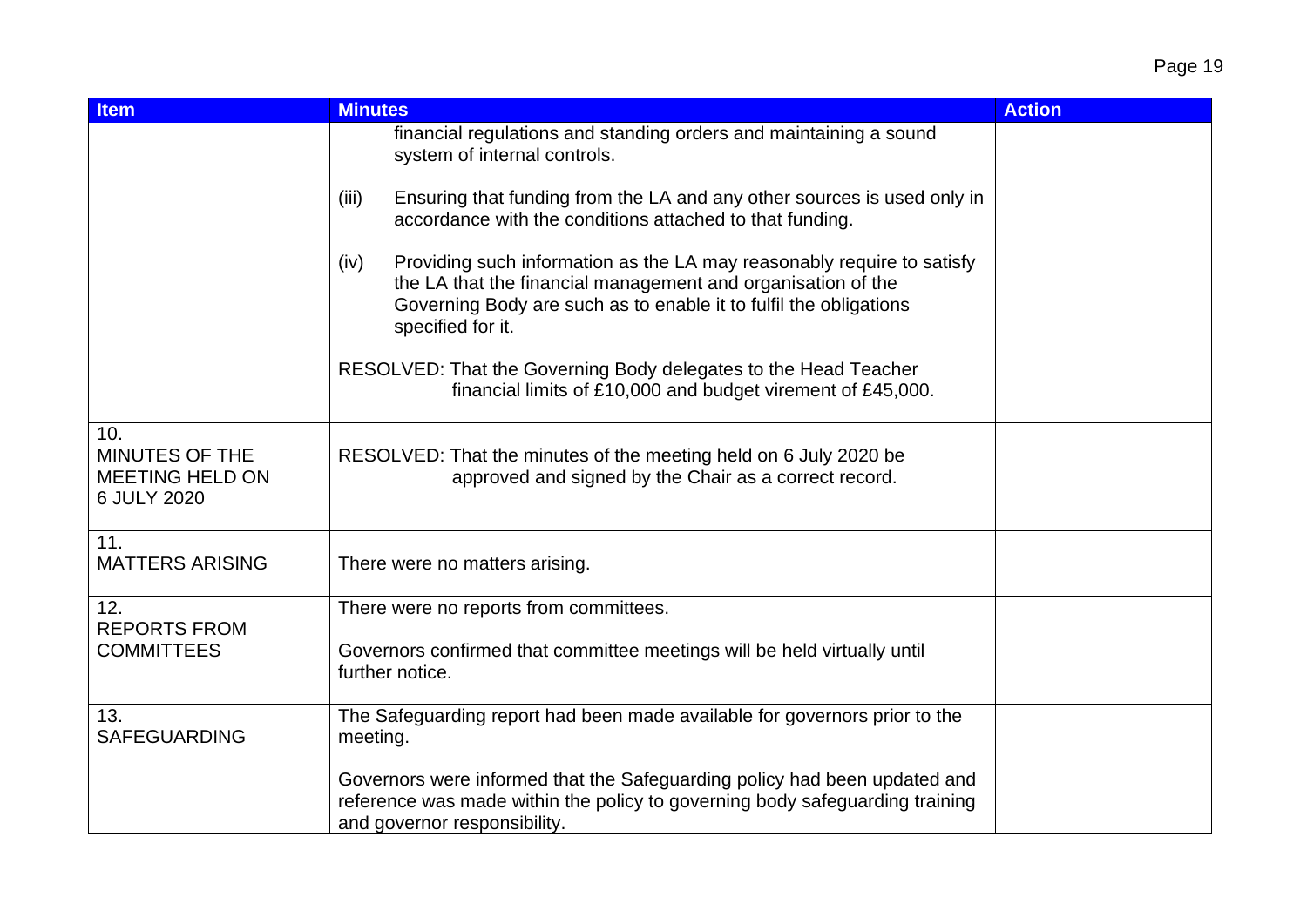| <b>Item</b>                                                                            | <b>Minutes</b>                                                                                                                                                                                                                                                                                                                                                                                                                                                                                                                                                                                                                                                                                                                                                                                                                                                                                                                                                                                                                                            | <b>Action</b> |
|----------------------------------------------------------------------------------------|-----------------------------------------------------------------------------------------------------------------------------------------------------------------------------------------------------------------------------------------------------------------------------------------------------------------------------------------------------------------------------------------------------------------------------------------------------------------------------------------------------------------------------------------------------------------------------------------------------------------------------------------------------------------------------------------------------------------------------------------------------------------------------------------------------------------------------------------------------------------------------------------------------------------------------------------------------------------------------------------------------------------------------------------------------------|---------------|
|                                                                                        | The following policies had also been updated and Governors should be aware<br>of the updates:<br><b>Online Safety policy</b><br>Safer Recruitment policy<br>Staff Code of Conduct 2020                                                                                                                                                                                                                                                                                                                                                                                                                                                                                                                                                                                                                                                                                                                                                                                                                                                                    |               |
| 14.<br><b>FINANCIAL</b><br><b>MANAGEMENT AND</b><br>MONITORING/BUDGET<br><b>REPORT</b> | Governors were informed that the School Fund audit had not yet been<br>completed and this agenda item should be deferred to the next meeting.                                                                                                                                                                                                                                                                                                                                                                                                                                                                                                                                                                                                                                                                                                                                                                                                                                                                                                             |               |
| 15.<br><b>HEAD TEACHER'S</b><br><b>REPORT</b>                                          | Governors had been provided with a copy of the report prior to the meeting.<br>The following matters were discussed in more detail:<br>There had been a school appeal this week, but it had been refused.<br>٠<br>There are currently 13 children on the waiting list for a place in<br>Reception.<br>School has worked to ensure that we are Covid secure and paid<br>particular emphasis to multi-role staff. 5 members of staff were absent<br>last week. The Head Teacher expressed concerns regarding<br>sustainability.<br>Q: What is the unauthorised absence in the attendance report?<br>$\bullet$<br>A: This was a holiday in term time. Attendance on the whole is pleasing.<br>Q: What has the impact been on staff wellbeing?<br>$\bullet$<br>A: We are conscious that we are calling on staff goodwill in staffing<br>staggered starts, lunchtimes etc. All staff are doing really well but<br>concerns regarding the sustainability. There aren't some of the 'fun'<br>events to look forward to as the term progresses and we must remain |               |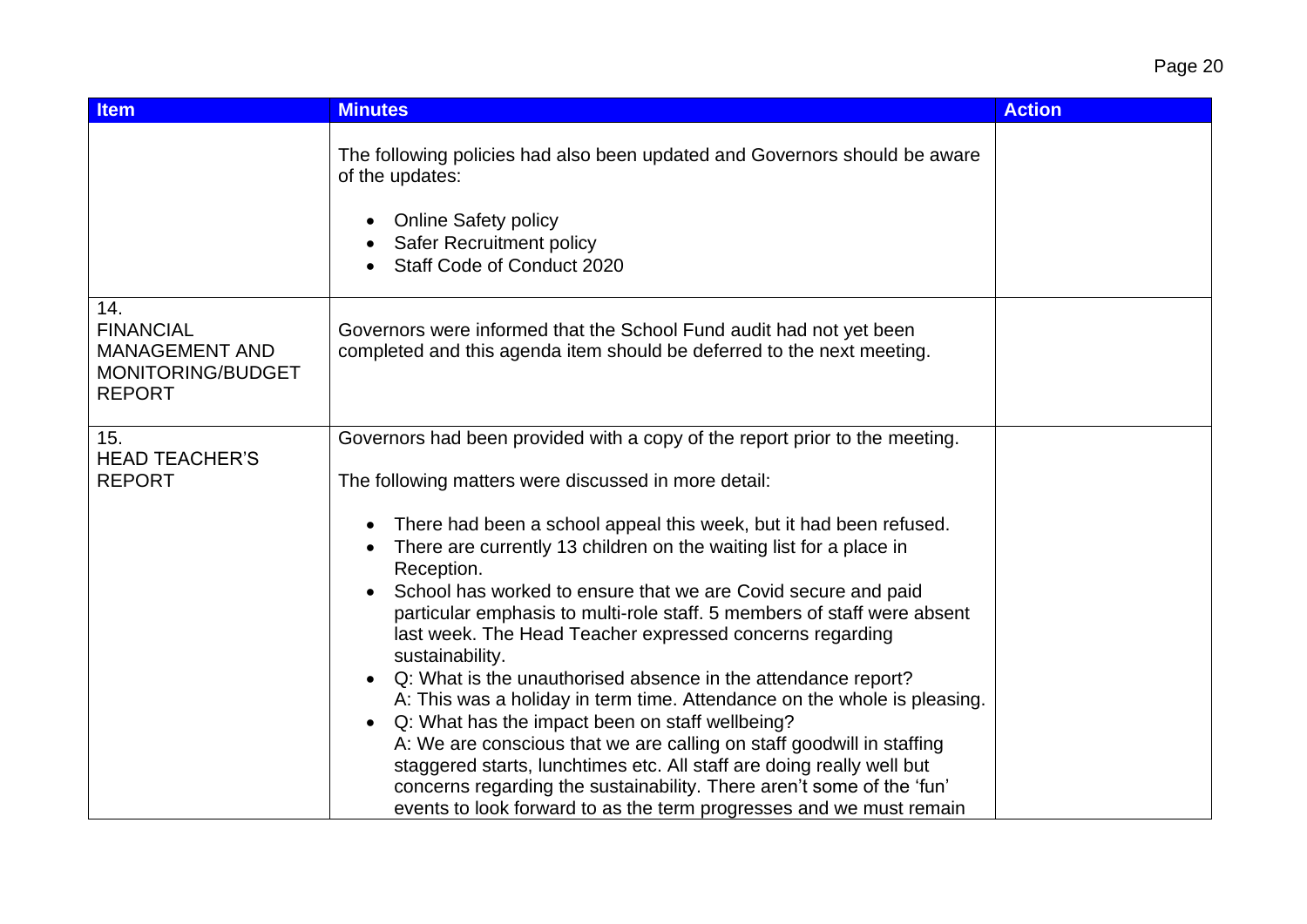| <b>Item</b>                                                                | <b>Minutes</b>                                                                                                                                                                                                                                                                                                                                                                                                                                                                                                                                                                                                                                                                                                                                                                                                                                                     | <b>Action</b> |
|----------------------------------------------------------------------------|--------------------------------------------------------------------------------------------------------------------------------------------------------------------------------------------------------------------------------------------------------------------------------------------------------------------------------------------------------------------------------------------------------------------------------------------------------------------------------------------------------------------------------------------------------------------------------------------------------------------------------------------------------------------------------------------------------------------------------------------------------------------------------------------------------------------------------------------------------------------|---------------|
|                                                                            | mindful of this. We are considering how we can further support staff<br>mental health.<br>Q: Do you have mental health first aiders in school?<br>$\bullet$<br>A: Yes - Mrs Goodall and Mrs Mott.<br>Q: Has there been any impact of the children's mental health?<br>A: We have been gladdened by the manner in which the children have<br>returned. They are robust and resilient and have looked forward to<br>returning to school. Mrs Wood said they were immensely proud and<br>grateful for the staff and their support. The children have been a delight<br>to have back in school.<br>Reception teachers are finding children are not as independent or used<br>to routine as they would usually have been.<br>SEN/Pupil Premium reports had been included in the report for<br>$\bullet$<br>information.<br>The Head Teacher was thanked for her report. |               |
| 16.<br><b>TEACHER APPRAISAL</b><br>POLICY AND TEACHER<br><b>PAY POLICY</b> | The Head Teacher advised Governors that the policies were not yet available<br>as Kirklees was currently reviewing and consulting on the policies<br><b>ACTION:</b> To defer to the agenda of the next full Governing Body meeting                                                                                                                                                                                                                                                                                                                                                                                                                                                                                                                                                                                                                                 |               |
| 17.<br><b>POLICIES FOR REVIEW</b><br>BY FULL GOVERNING<br><b>BODY</b>      | <b>The Whistleblowing Policy</b><br>The Whistleblowing policy had been circulated to Governors and the Head<br>Teacher advised that there were no further changes since the last review of<br>the policy. It was reiterated to Governors that the policy is shared with all staff<br>at induction, staff briefings and displayed in the staffroom.<br>RESOLVED: That the Whistleblowing Policy be agreed and adopted.                                                                                                                                                                                                                                                                                                                                                                                                                                              |               |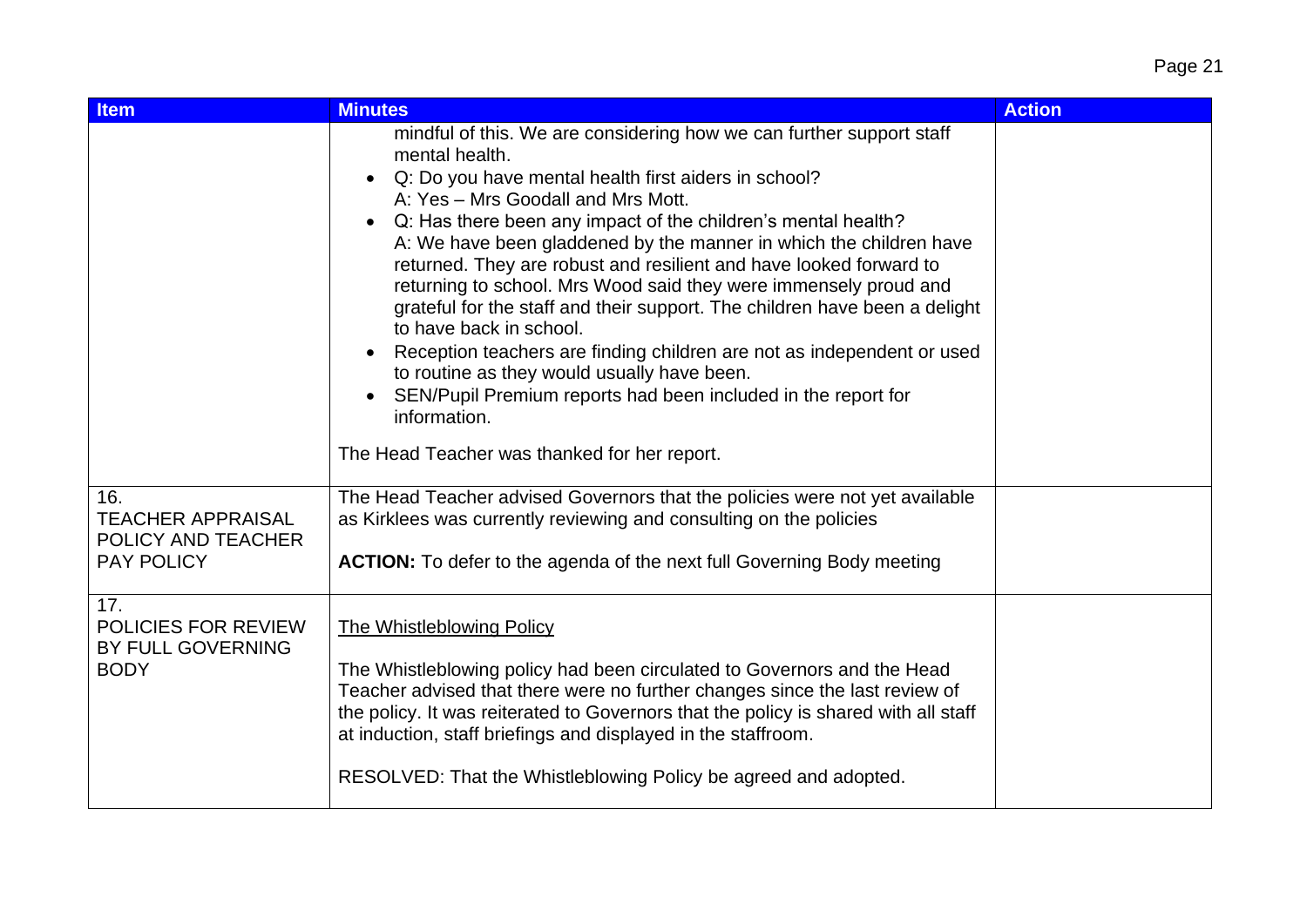| <b>Item</b>                                                | <b>Minutes</b>                                                                                                                                                                                               | <b>Action</b> |
|------------------------------------------------------------|--------------------------------------------------------------------------------------------------------------------------------------------------------------------------------------------------------------|---------------|
| 18.<br><b>CONSULTATION ON</b><br><b>ADMISSION</b>          | The Governors noted the statutory consultation on admission arrangements in<br>respect of the academic year 2022/23.                                                                                         |               |
| <b>ARRANGEMENTS FOR</b><br>2021/22                         | RESOLVED: That governors agreed to defer this agenda item until the LA<br>report is available for discussion.                                                                                                |               |
| 19.<br><b>CONSTITUTION OF THE</b><br><b>GOVERNING BODY</b> | This agenda item had been discussed under Representation and governors<br>had agreed to review the skills audit prior to making a decision.                                                                  | <b>Chair</b>  |
| 20.<br><b>GOVERNOR TRAINING</b>                            | There had been no governor training.                                                                                                                                                                         |               |
|                                                            | Governors will look at online training and inform Mrs Goodall of any<br>requirements.                                                                                                                        |               |
| 21.<br><b>GOVERNOR VISITS</b>                              | There had been no governor visits.                                                                                                                                                                           |               |
|                                                            | Governors were informed that monitoring visits will need to be carried out and<br>governors will need to decide how visits can be completed. Safeguarding<br>visits will need to be completed going forward. |               |
|                                                            | Q: Can governors visit school?<br>A: Maybe after half term. The focus for this half term has to be on settling back<br>into school. We will look at holding meetings virtually for the time being.           |               |
|                                                            | Q: What has been the parental response?<br>A: We have had some positive emails from parents. The feedback from<br>parents of children currently isolating has been very positive.                            |               |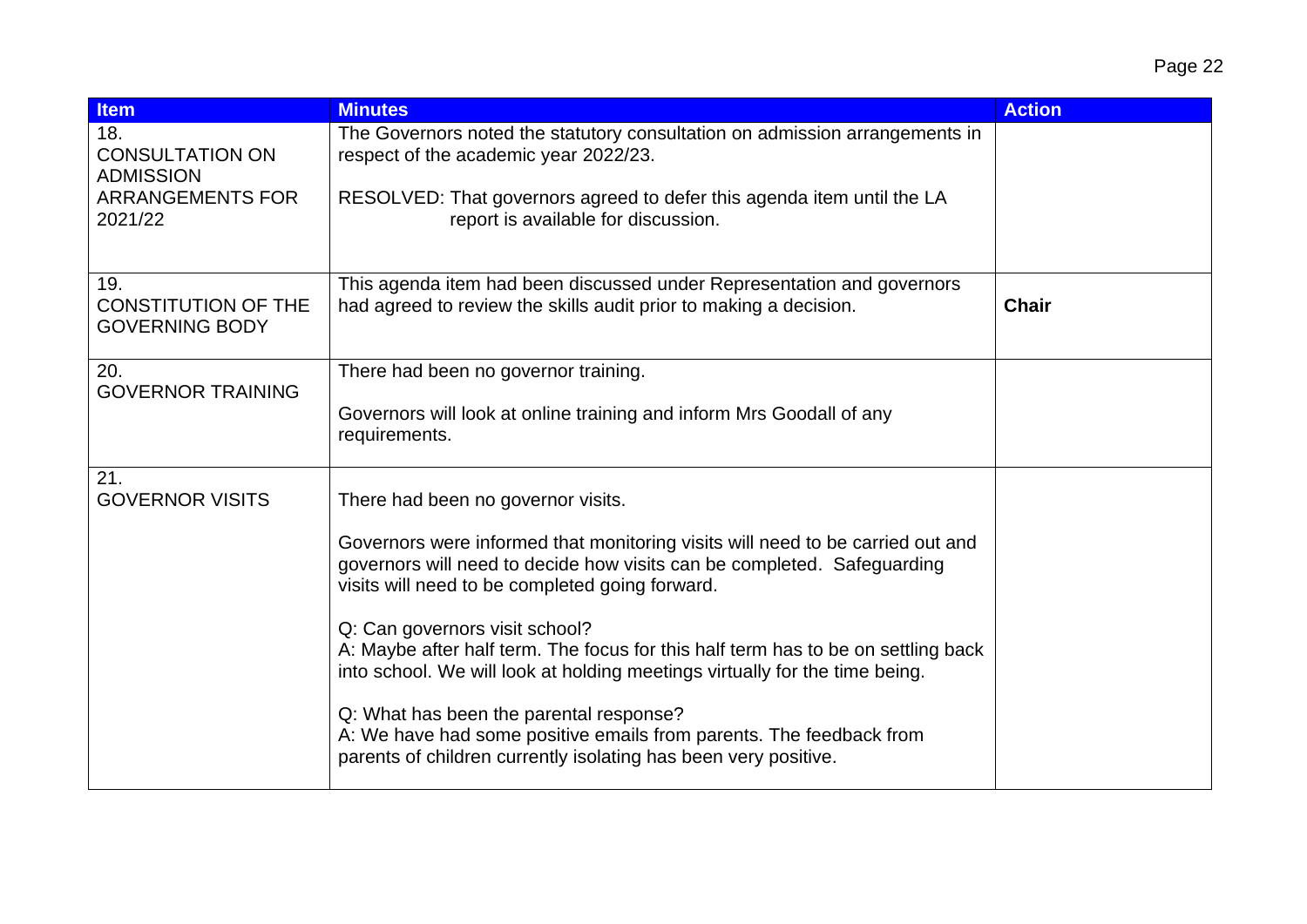| <b>Item</b>                          | <b>Minutes</b>                                                                                                                                                                                                                                       | <b>Action</b> |
|--------------------------------------|------------------------------------------------------------------------------------------------------------------------------------------------------------------------------------------------------------------------------------------------------|---------------|
|                                      | Governors were informed that at the current time there are no school day<br>limitations and staff are constantly waiting for a call or text. Beyond the current<br>Covid restrictions there is still a school to run.                                |               |
|                                      | Q: Have you received support and advice?<br>A: Emergency Planning have been very good, and Sean Westerby has been<br>excellent. His advice has been very reassuring. Infection control have been<br>helpful, and the Diocese training has been good. |               |
| 22.                                  | <b>RESOLVED:</b> That the next meetings of the Governing Body be held at                                                                                                                                                                             |               |
| DATES OF NEXT<br><b>MEETINGS AND</b> | 6.30pm at the School/remotely on:                                                                                                                                                                                                                    |               |
| POSSIBLE AGENDA<br>ITEMS.            | Governing Body:                                                                                                                                                                                                                                      |               |
|                                      | Tuesday 1 December 2020                                                                                                                                                                                                                              |               |
|                                      | Monday 8 February 2021                                                                                                                                                                                                                               |               |
|                                      | Thursday 18 March 2021<br>Monday 17 May 2021                                                                                                                                                                                                         |               |
|                                      | Thursday 8 July 2021                                                                                                                                                                                                                                 |               |
|                                      | Committees:                                                                                                                                                                                                                                          |               |
|                                      | Resources Committee 6-7.15pm / Standards Committee 7.30-<br>8.45pm                                                                                                                                                                                   |               |
|                                      | Tuesday 17 November 2020<br>Thursday 28 January 2021<br>Tuesday 22 June 2021                                                                                                                                                                         |               |
|                                      |                                                                                                                                                                                                                                                      |               |